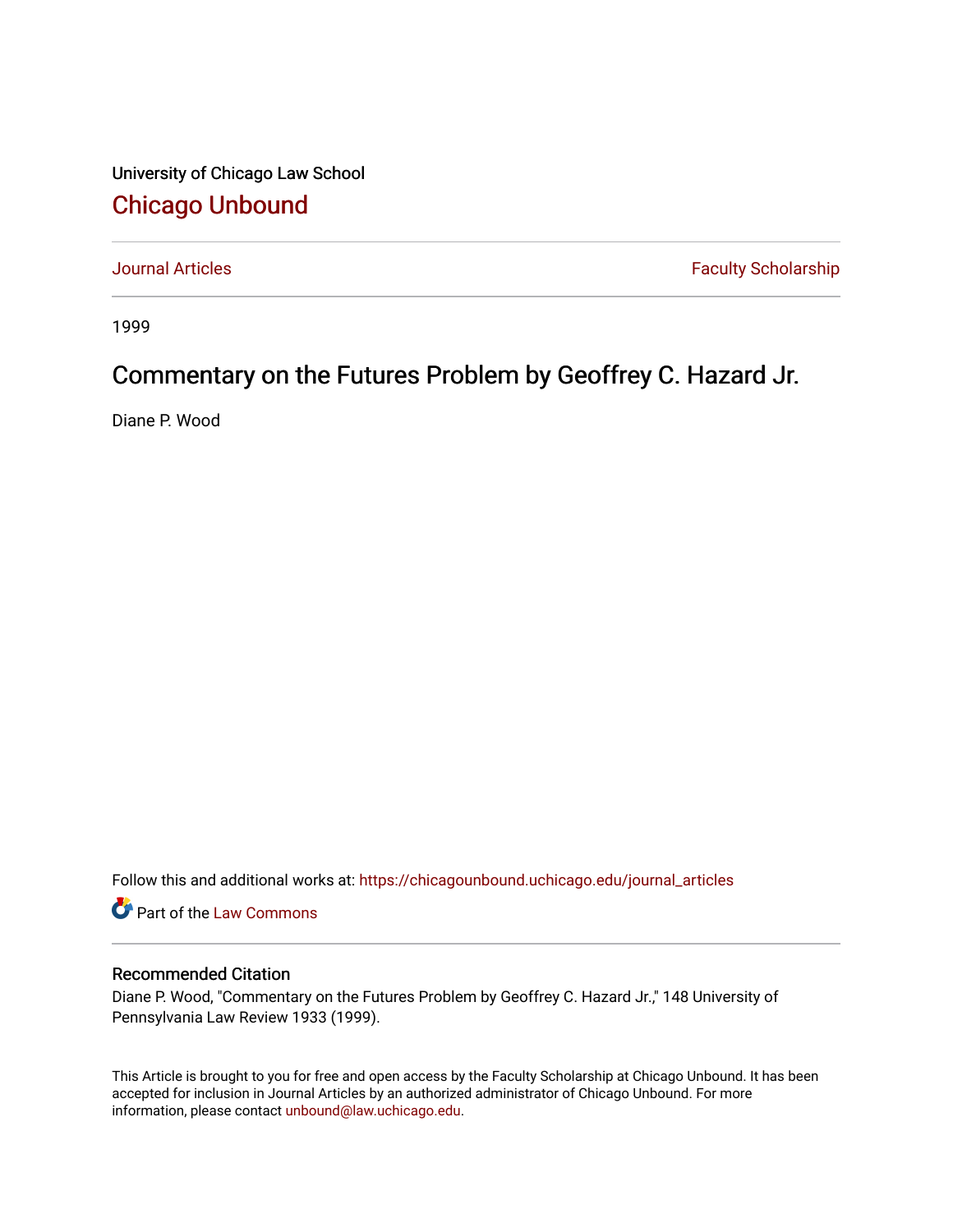#### COMMENTARY ON *THE UTURES PROBLEM,* BY GEOFFREY C. HAZARD, JR.

### DIANE P. WOOD<sup>†</sup>

It is hard to disagree with Professor Hazard's description of the futures problem as the most difficult one for the field of mass torts. This is so if we accept the background notion that we will continue to use the common law tort system this country inherited from postfeudal England as one tool for addressing certain kinds of common injuries to large numbers of people. Most of my comments today will proceed on the same basis that Professor Hazard uses until he offers his proposal for legislation: that is, I too assume at the outset that the United States is not likely soon to adopt a different mechanism for redressing the injuries suffered by the victims of mass torts, nor is it likely to adopt a different mechanism for allocating the costs of those injuries to the responsible parties or for punishing wrongdoers. The present system is, of course, the tort system, which, albeit imperfectly, tries to accomplish the goals of compensation, allocation of cost, and deterrence. It has been clear for some time that, even if the tort system is fine ifJones has negligently damaged Smith's car, or if Dr. Doe accidentally amputates the wrong leg of Patient Roe, its adaptation to ever more complex litigation leaves a great deal to be desired.

I would like to begin my commentary by looking at the definition of "futures" cases and then by isolating the variables that make them especially intractable. Professor Hazard offers the following definition in his paper: "a 'futures' claim is one where a claimant cannot presently prove a causal connection between an injury and a supposed source of injury, but nevertheless suspects or fears that he or she is suffering injury that has its origin in the suspect source."<sup>1</sup> Phrasing the idea a little differently, we might say that a "futures" claim is one based on an event that has already occurred (such as exposure to a toxic material), but whose consequences will not become clear enough to support a legal claim until some time after the statute of limitations (measured from the date of the event) has expired. In some instances, the event may not yet have inflicted any cognizable

#### (1933)

t CircuitJudge, United States Court ofAppeals for the Seventh Circuit. B.A. 1971, University of Texas;J.D. 1975, University of Texas.

<sup>&</sup>lt;sup>1</sup> Geoffrey C. Hazard, Jr., *The Futures Problem*, 148 U. PA. L. REV. 1901, 1903 (2000).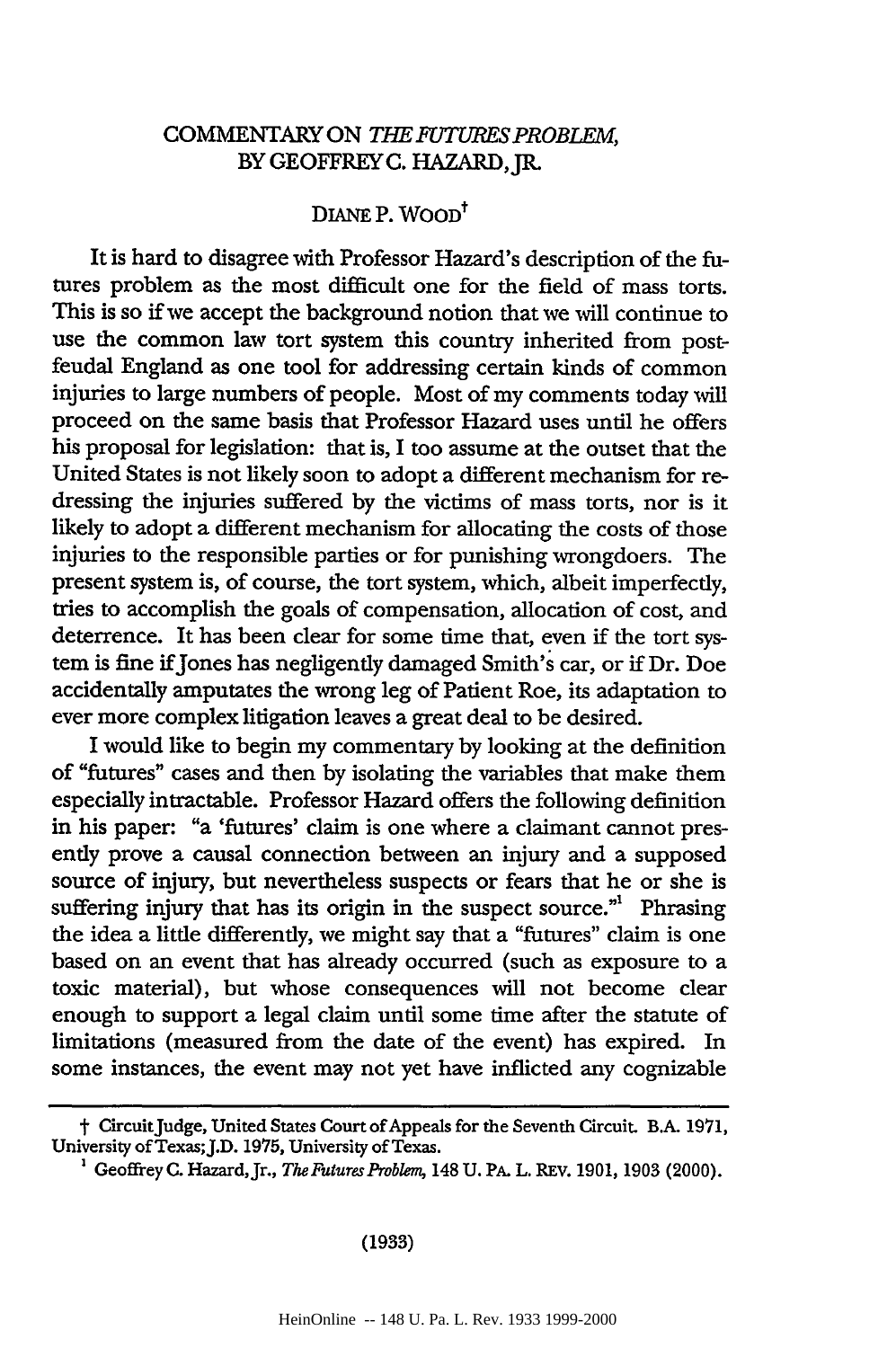injury on the claimant, even though it sets in motion a process that may ultimately result in injury, or that definitely *will* one day result in injury; in other instances, the event may already have caused injury, but the fact of that injury will not become ascertainable to the claimant until some time in the future. Further complicating matters is the fact that sometimes, but not always, the putative victims will at least know that the event has occurred-for example, that they were exposed to asbestos, or to HIV-tainted blood, or to Agent Orange-and so the potential victims will be capable of identifying themselves as such. In some cases, however, it will be nearly impossible to distinguish potential victims from members of society at large, and people will have no idea that they have a potential future claim. Who has not breathed in some environmental tobacco smoke? How many millions in America's cities have gone through ozone alert days during the hot summers, when the elderly, the very young, and other vulnerable individuals are warned to stay indoors?

These examples suggest some of the variables that are important to our analysis of futures claims. They also indicate, optimistically, that at least some kinds of futures cases may be amenable to reform efforts without radical change of our existing institutions, even if others are not. The list of variables important in analyzing futures claims includes the following:

- 1. Claimant
	- a. Presently identifiable
	- **b.** Identifiable only at a much later time
- 2. Defendant
	- a. Single
	- b. Multiple
- 3. Injury-causing event or source
	- a. One-time occurrence
	- b. Repeated occurrences, no definite end
	- c. Repeated occurrences, terminated as of date certain
- 4. Nature of injury
	- a. Latent
	- b. Manifest
- 5. Causation (i.e., link between event and harm)

It is easy to see, just by considering the different variations noted here, the ways in which traditional tort litigation is ill-suited to many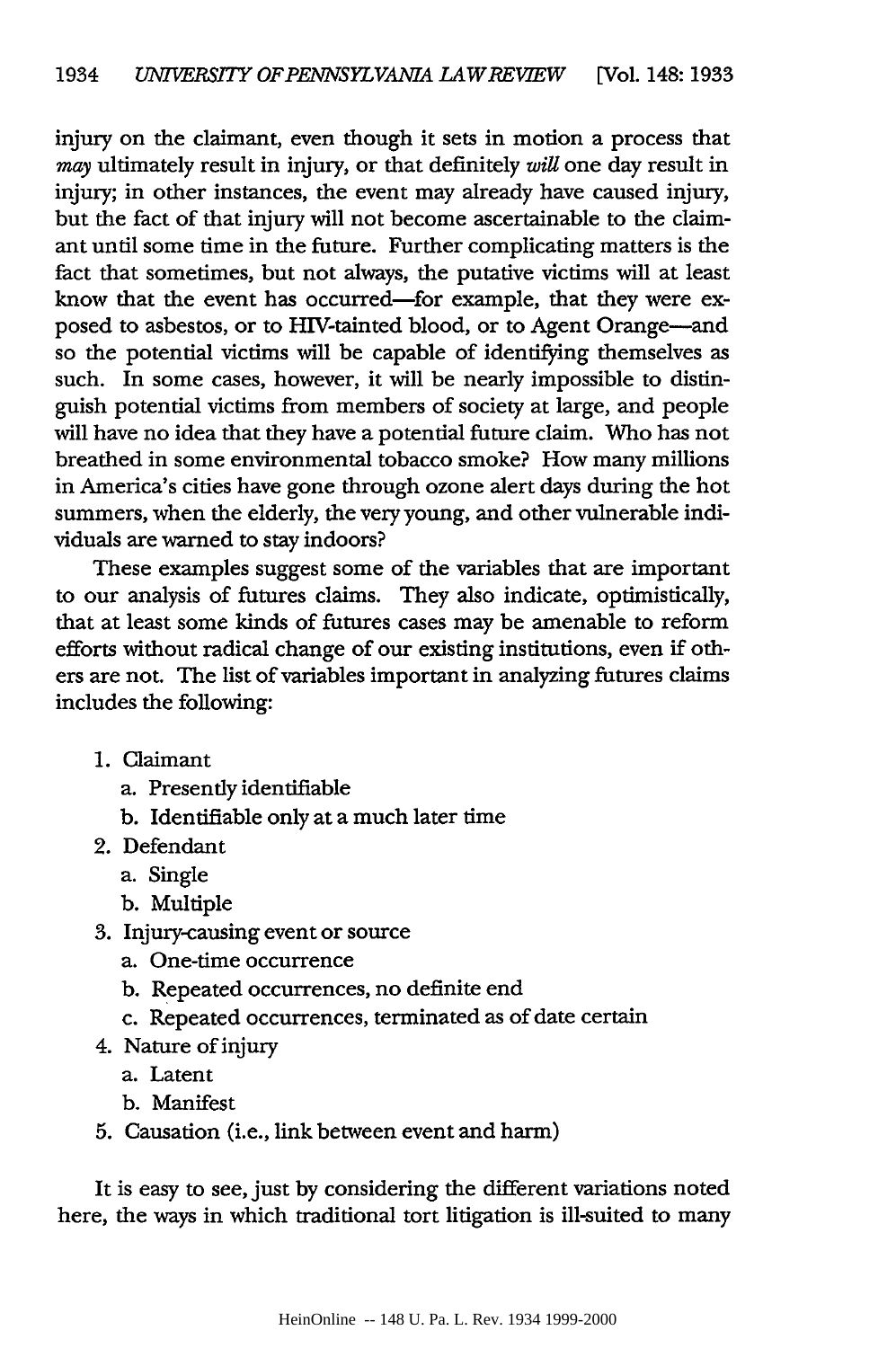futures claims. Statutes of limitations, even with liberal tolling rules, may require a plaintiff to file an action long before she has begun to experience the full consequences of the defendant's action. We should think twice before we implement a system that requires people to rush off and file a claim in court at the first hint of discomfort, on pain of losing the right to sue, even if that twinge never amounts to anything serious. On the other hand, even in the single-event cases, defendants want a way to bring closure to their expected liability, and it is often the case that full closure cannot be achieved without some kind of resolution (either a verdict after trial or a settlement) that resolves the claims of "futures" as well as existing plaintiffs. For underlying liability conduct that stretches over many years and that implicates many potential defendants (as we see, for example, in environmental litigation), it is even harder to identify who may have been affected and who may be responsible. Nonetheless, this is what must be done, if we are to achieve the goal of resolving claims in the present whose scope and character cannot be known until the future. Last, and most difficult from the standpoint of closure, are the claims that the claimants themselves have no reason to suspect exist, even if it is predictable to the company or to a plaintiff's lawyer that statistically speaking it is clear that some number of people will have such claims at some point in the future.

Before turning to his more ambitious legislative solution, Professor Hazard has reviewed a number of solutions to these problems that have been tried in the past. These include (1) medical monitoring of people who know that they are possible victims of a wrongdoer's tortious actions, (2) the bankruptcy or reorganization solution, which attempts to use classic common law in rem ideas to ensure that all interested parties are literally or figuratively before the court, and (3) ordinary civil procedures, such as class actions, bills of peace, and similar writs.<sup>2</sup> This tour of the horizon leaves Hazard in despair, when he concludes that "if individual claims cannot be specified, in terms of the identity of claimants and the factual basis of their claims, then there is simply no basis for 'adjudication,'" because no basis for adjudicating unknown claims on behalf of unknown claimants exists.<sup>3</sup> Particularly in light of the Supreme Court's decisions in *Amchem4* and *Ortiz,5* the task of *conclusively* adjudicating the *potential* claims of

<sup>&</sup>lt;sup>2</sup> See id. at 1902-10 (discussing various potential solutions to the futures problem).

**<sup>3</sup> M** at **1910.**

<sup>4</sup> Amchem Prods., Inc. v. 'Windsor, 521 U.S. **<sup>591</sup>**(1997).

<sup>5</sup>Ortizv. Fibreboard Corp., **527** U.S. 815, 119 **S. Ct.** 2295 (1999).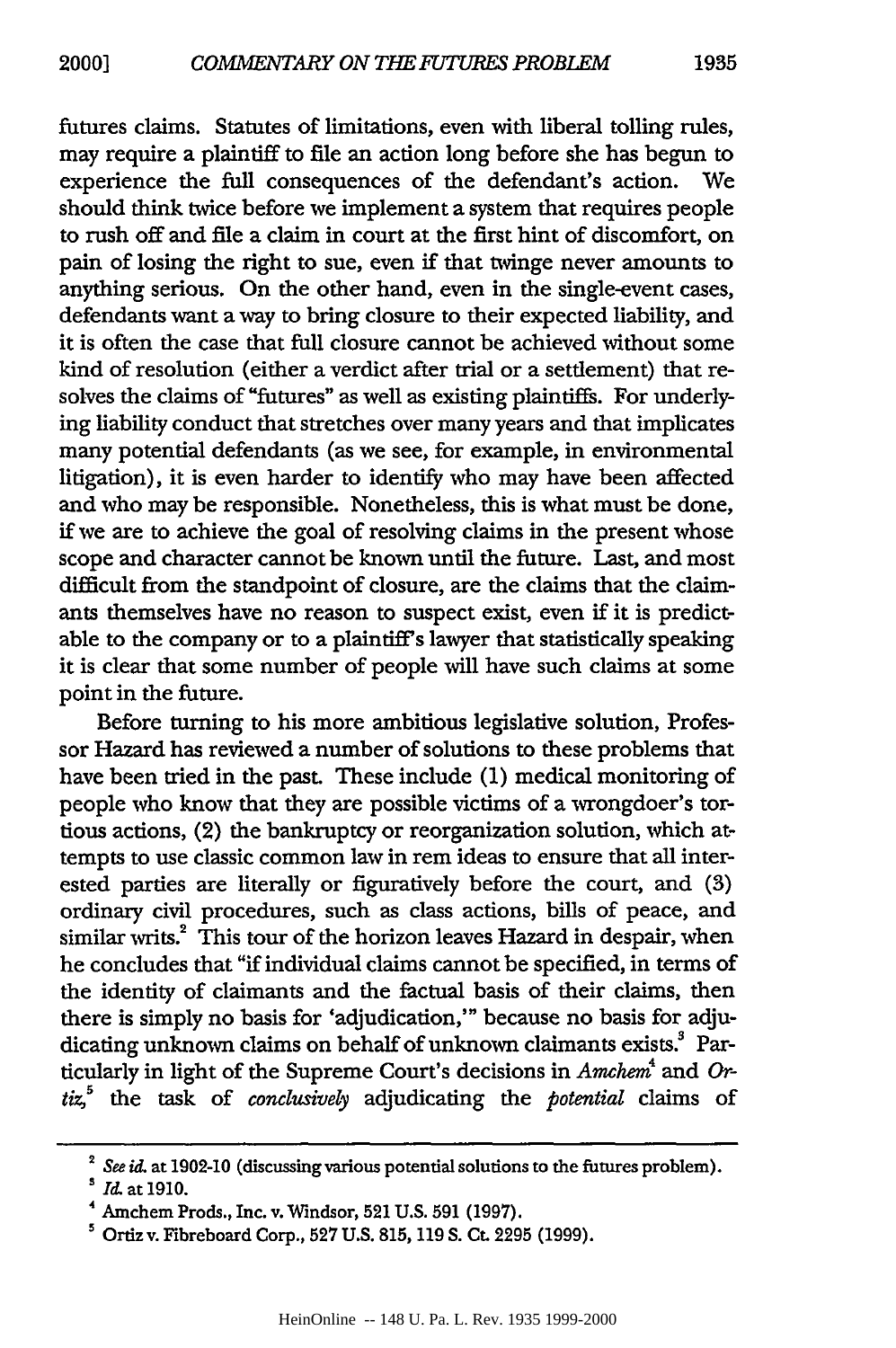*hypothetical* claimants in a *present* proceeding appears to be beyond human capability.

It is at this point, after reviewing the proposed settlements in *Amchem* and *Ortiz* and the aftermath of the Supreme Court's decisions, that the paper begins to have a distinctly pessimistic tone.<sup>6</sup> Nothing will really work, we are told, for *any* kind of futures case. A solution based on bankruptcy is doomed because of the difficulty in measuring liabilities, at least where it is impossible to ascertain at the time of filing either the number of future claimants or the average size of their claims.<sup>7</sup> (Indeed, he might have added that the future claimants of concern to us here are not even describable in the same way that potential heirs are in a probate proceeding, which offers another model of an off-the-shelf in rem mechanism that is designed to bring closure to contested legal rights in defined property, where future or unknown claimants may be a problem.) And the problem with bankruptcy is not limited to the difficulties Hazard mentions of estimating the number of claims or their average amounts. The critical prerequisite to a valid discharge in bankruptcy is a complete and honest schedule of debts, which is then followed by constitutionally adequate notice furnished to all creditors.

Even notice by publication, imperfect as it is, will work insofar as it is logical to expect that a creditor knows who it is-a diligent creditor will know that the debtor owes it some money, and it can be expected to act as soon as notice reaches it. Bankruptcy in that sense simply does not face the severe variant of the futures problem before us today. One would have to imagine a recipient of notice in a bankruptcy proceeding looking at it and thinking, "even though Debtor X does not owe me anything today, X might owe me something in 15 years," and on that basis deciding whether to try to reserve part of the bankruptcy estate for the potential future debt, before we could create an accurate analogy to the mass tort futures problem. In the end, therefore, I agree with Professor Hazard that, for the subset of futures cases where (1) the identity of the claimant is not presently ascertainable, (2) repeated occurrences with no end in sight are involved, and **(3)** the injury is latent, bankruptcy procedures are not the answer.

When he turns to Rule 23 class actions, Professor Hazard is similarly gloomy. It is interesting that one of the common problems he sees between bankruptcy and class actions is an institution of Ameri-

SeeHazard, *supra* note 1, at 1912-15 (expressing skepticism regarding the possibility of solving the futures problem in mass torts cases). **<sup>7</sup>***See it* at 1907-08.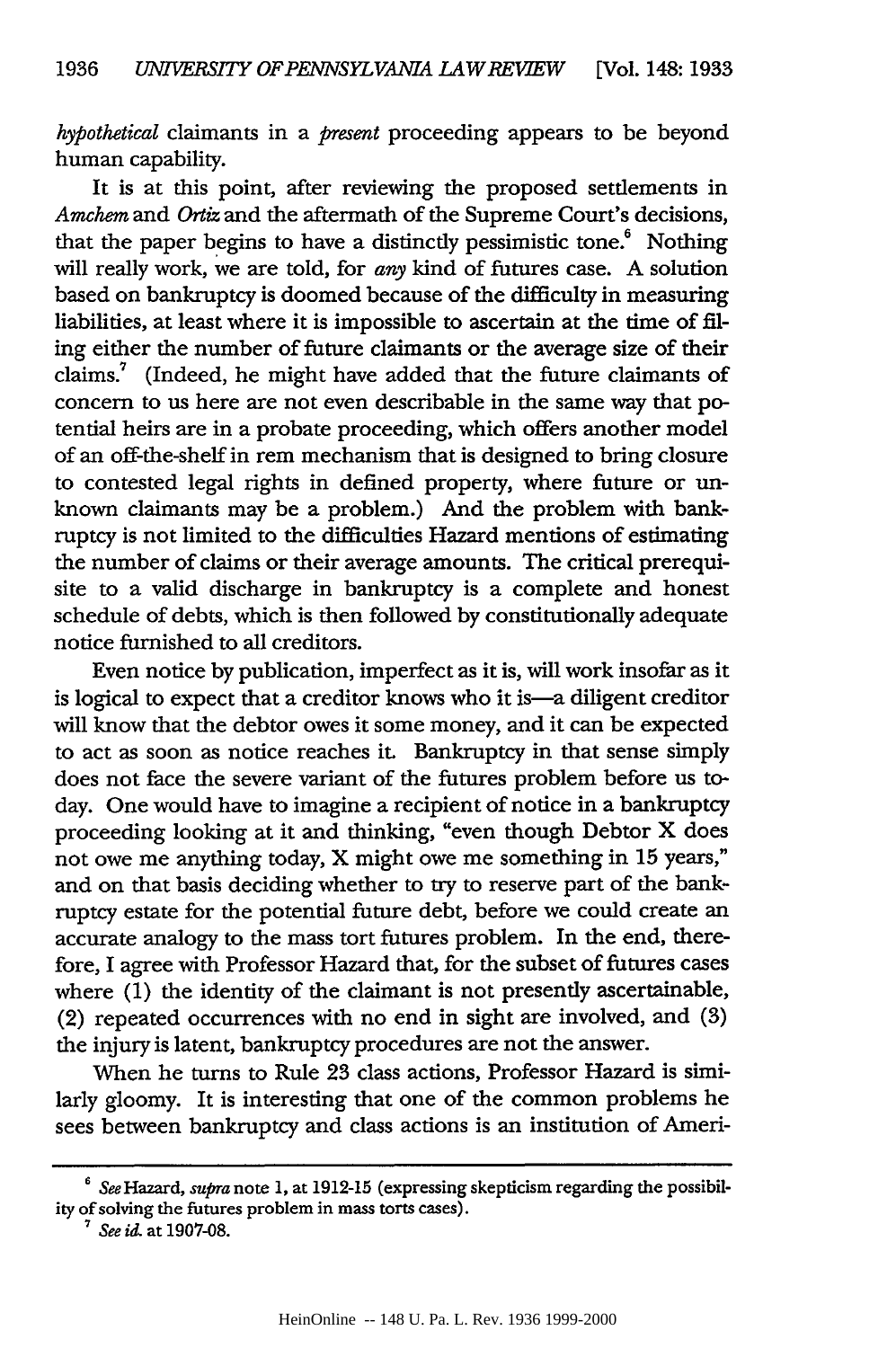can civil justice toward which he has some antipathy—the jury. $5$  I take issue with the suggestion that the use of juries as factfinders in "legal" civil actions has anything important to do with either the existence of the futures problem or the menu of solutions we should be considering. Instead, as his paper recognizes, the critical point revolves around the scope of the individual's due process right to his or her day in court. This, not the specific procedures that apply to a given case, is what has occupied the Supreme Court's attention. And the Court has been solicitous of this right. Particularly where there is or may be a conflict between the interests of those before the court and the absentees, which the Court found in both *Amchem* and *Ortiz*,<sup>9</sup> due process at the very least requires scrupulous attention to this individual right.

I have no reason to doubt that the eventual solutions in *Amchem* and *Ortiz* themselves were flawed, as Professor Hazard notes, nor do I doubt that the current system imposes shockingly high transaction costs on injured parties. Nevertheless, I think it an overreaction to suppose that we are condemned to the worst of the present world, and that things may just go downhill from here. I do not read those two decisions as spelling the demise of Rule 23 class suits (which I would regard as a distinct change for the worse), not only for mass tort cases that include "futures" claimants, but perhaps also across the board. I specifically disagree with two of the paper's more apocalyptic predictions.

First, Professor Hazard interprets justice Souter's comment in *Ortiz* that the certification of a mandatory settlement class for damages compromises the Seventh Amendment rights of absentee members as a Supreme Court hint that all judgments under Rule 23 are invalid.<sup>10</sup> Not at all. The *Beacon Theatres* line of cases, to which he refers," has never suggested that there is a right to ajury trial in equity. No such right existed in 1791, and to the eternal amusement of our English

**<sup>8</sup>** See, for example, the approach to the civil jury that Professor Hazard, as coreporter, has recommended in the ALI's draft transnational rules of civil procedure, which jettisons the civil jury for transnational cases. *See Draft* **ALI** *Transnational Rules of Civil Procedur,* Rule 4 cmt. 4.3 (Jan. 14 1999) <http://www/ali.org/ali/commentary. htn#>.

**<sup>9</sup>** *See Ortz,* 119 S. Ct. at 2319-20 (discussing conflicts within the certified class); *Amcher,* **521 U.S.** at **625-28** (same).

**<sup>&#</sup>x27;o** SeeHazard, *supra* note **1,** at 1914 (arguing that "[i]f the denial of ajury trial is a reason for invalidating a money settlement in a Rule **23** class suit, it would seem no less a reason for invalidating any class-widejudgment under Rule 23").

*<sup>&</sup>quot; See id.*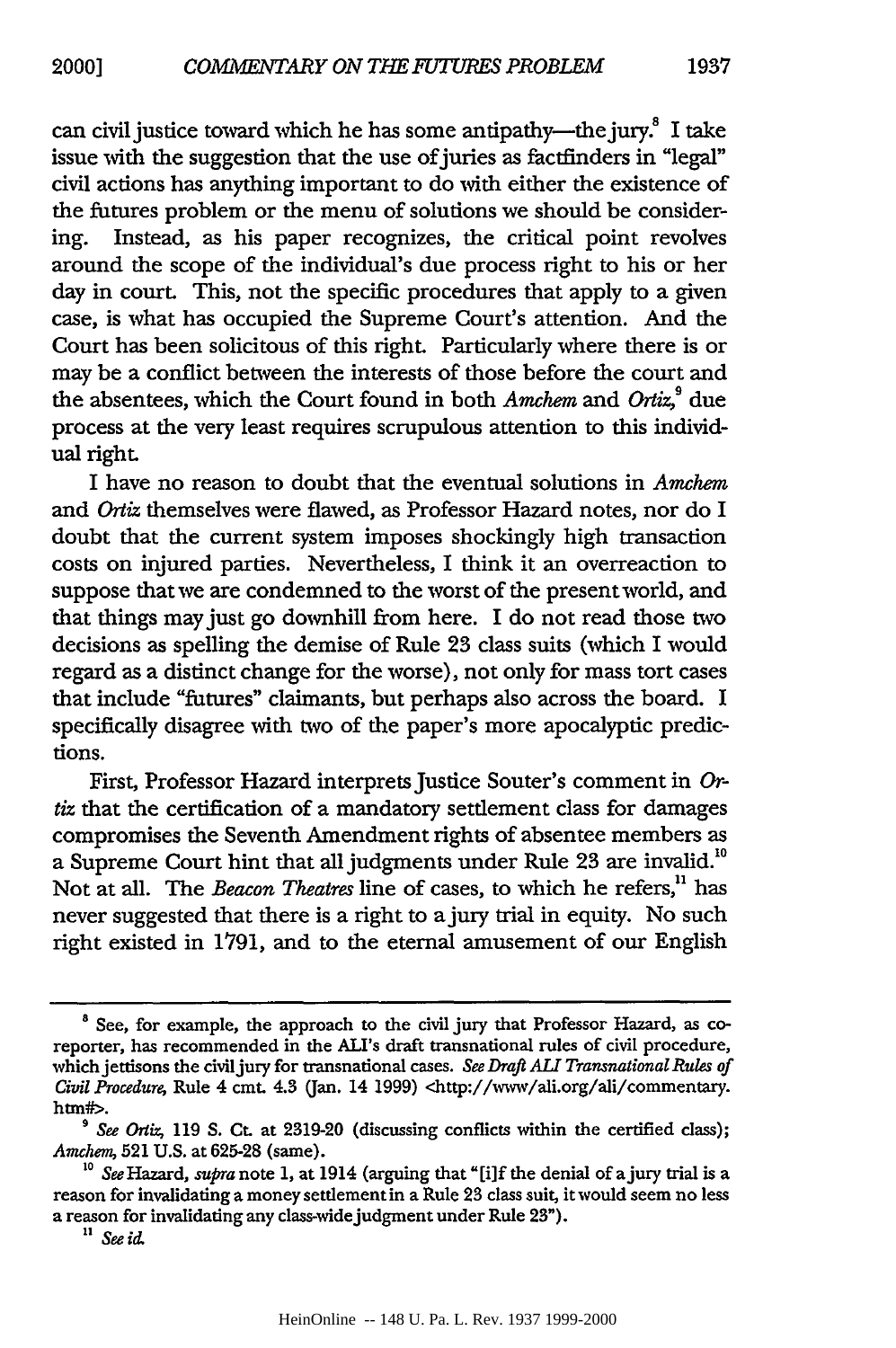brethren, English practice in that year remains the touchstone for interpreting the reach of today's Seventh Amendment. In fact, cases like *Parklane Hosiery,* which permitted issue preclusion from earlier concluded non-jury adjudication to apply in a later jury case, $^{12}$  imply that the distinction between law and equity is still alive, even if it is not as robust as it was before Justice Black launched his *Beacon Theatres/Dairy Queen*<sup>13</sup> campaign. Courts still certify classes under Rule 23 (b) (2) when equitable relief is the only kind sought, and no one thinks that juries have any role to play in those cases. Granted, litigants cannot play games with labels and evade juries by characterizing monetary damages as some form of equitable restitution.<sup>14</sup> Particularly given the direction that the Court's Eleventh Amendment jurisprudence has taken in recent years, in cases like *Seminole Tribe,'5 Forida Prepaid Postsecondary Education,16* and *Alden v. Maine,17* and the advent of statutes like the Prison Litigation Reform Act of 1996,<sup>18</sup> which severely limits damages in some kinds of prisoner litigation, we are likely to see more, not fewer, institutional suits that are limited to equitable relief.

The second point with which I take issue is the idea that the concept of an individual's *right* to a day in court precludes the use of a

of two remedies provided by Resource Conservation and Recovery Act of 1976 "contemplates the award of past cleanup costs, whether these are denominated 'damages' or 'equitable restitution.'"); *see also Dairy Queen,* 369 U.S. at 477-78 ("[T]he Constitutional right to trial by jury cannot be made to depend upon the choice of words used in the pleadings.").

**'s** Seminole Tribe v. Florida, 517 U.S. 44, 47 (1996) (holding that the Indian Commerce Clause, U.S. CONST. art. 1, § **8,** cl. **3,** does not authorize Congress to abrogate the Eleventh Amendment immunity of the states).

**'6** College Say. Bank v. Florida Prepaid Postsecondary Educ. Expense Bd., 527 U.S. 666, 119 **S.** Ct. 2219, 2233 (1999) (holding that "the sovereign immunity of the State of Florida was neither validiy abrogated by the Trademark Remedy Clarification Act, nor voluntarily waived by the State's activities in interstate commerce").

**<sup>17</sup>**527 U.S. 706, 119 **S.** Ct. 2240, 2246 (1999) (holding that "the powers delegated to Congress under Article I **...** do not include the power to subject nonconsenting States to private suits for damages in state courts.").

**<sup>18</sup>**Prison Litigation Reform Act, § 803, Pub. L. No. 104-134, 110 Stat. 1321 (1996) (codified at 42 U.S.C. § 1997e (Supp. III 1997)); *i&* § 806 (codified at 28 U.S.C. § 1346(b)(2) (Supp. III 1997)).

<sup>&</sup>lt;sup>12</sup> Parklane Hosiery v. Shore, 439 U.S. 322 (1979).

*<sup>&#</sup>x27;s See* Dairy Queen, Inc. v. Wood, 369 U.S. 469, 473, 479 (1962) (noting that the holding of *Beacon Theatres* "requires that any legal issues for which a trial by jury is timely and properly demanded [must] be submitted to ajury," and proceeding to find that a pending action contains legal issues and must therefore be tried to ajury); Beacon Theatres, Inc. v. Westover, 359 U.S. 500, 502-12 (1959) (discussing the applicability of the right to a jury trial in an action seeking both legal and equitable relief).<br><sup>14</sup> *See* Meghrig v. KFC Western, Inc., 516 U.S. 479, 484 (1996) (holding that neither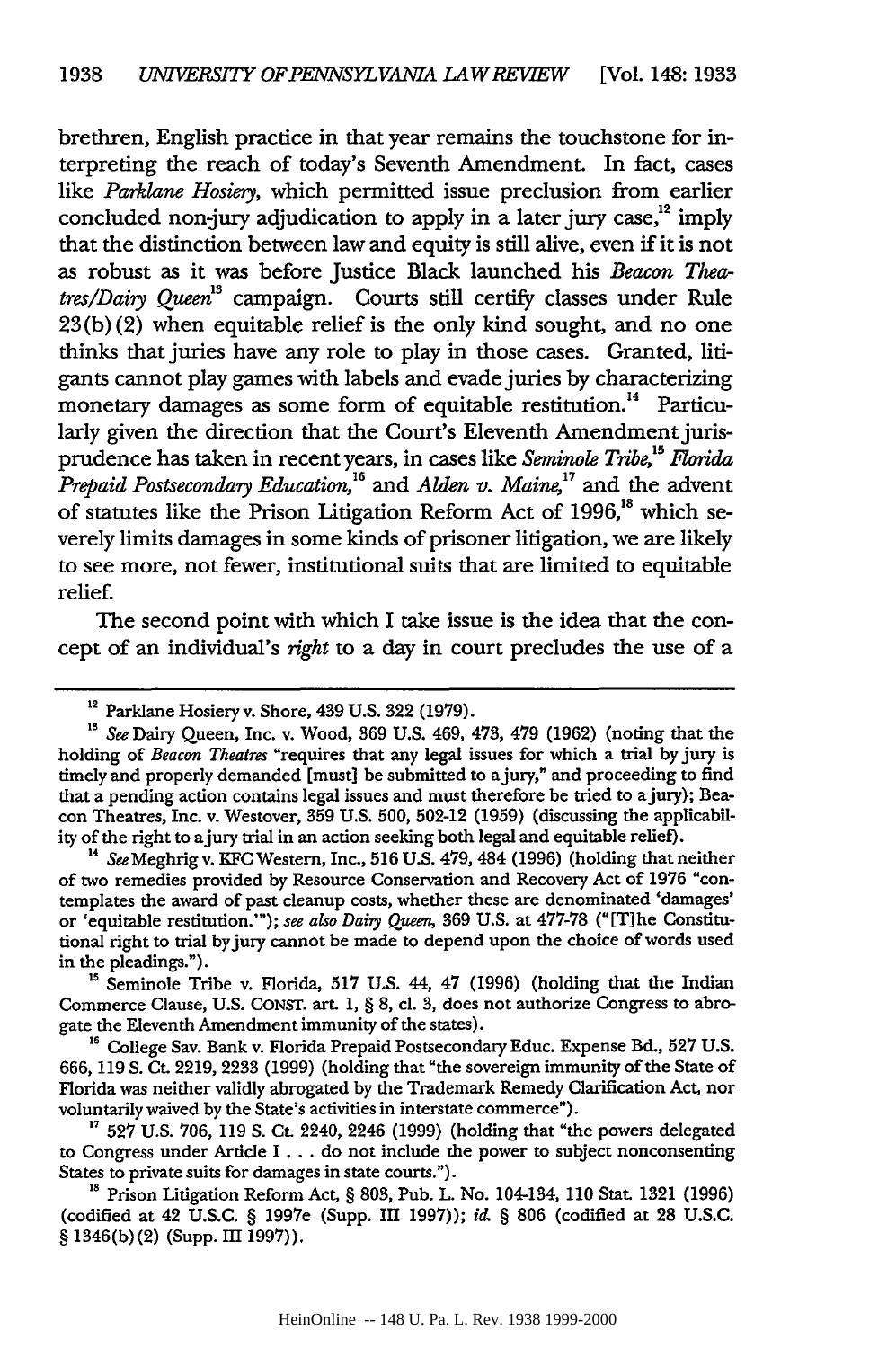class suit for any purpose. Again, this goes much too far. Years ago I wrote two articles in which I suggested that there are class suits, and then there are *class suits.'9* The important question distinguishing the two for present purposes is whether the class action is operating merely as an elaborate joinder device, or if it is permitting pursuit of truly representational litigation. Today, some fifteen years after I wrote those articles, I still see nothing in the Supreme Court's decisions to suggest that *al* class actions fall on the "joinder" side of that divide. Instead, more modestly, the Court has held at least since Shutts that many do.<sup>20</sup> Not only does the congruity of interests between the named representatives and the absentees matter, but also the procedure by which the named representatives acquired that status and, in some cases, the willingness of the absentees to be legally bound by another's decisions make a difference. I see nothing wrong with a rule of law that insists on a very tight alignment of interests before one person will be empowered to bargain away the rights of another, and I think that is all the Court has done.

Where does all of this leave us? Like Professor Hazard, I believe that it pushes us to consider substantive solutions. The optional workers' compensation model he suggests is an interesting possibility with real potential. It has the virtues of assuring some level of compensation that can be paid relatively promptly to injured parties (at least if the causation rules do not spin out of control and lead to inordinate delays), and its financial responsibility provisions would force producers of goods and services to internalize the costs of the harms their activities inflict. With respect to the details of the proposal, I see little gain in the coverage rules from limiting it to "distributors of products or services attended by some risk of causing multiple personal injuries."<sup>21</sup> First, it is hard to imagine producers or distributors whose products or services have *no* risk of causing multiple personal injuries, if they are selling to more than one person. Second, and more importantly, it may be preferable for the system to be open to all and to allow market participants to self-select into it. They will do so when they think it advantageous, and their guess about their liability risks is bound to be at least as good as a legislative drafter's. Regard-

<sup>&</sup>lt;sup>19</sup> See Diane Wood Hutchinson, *Class Actions: Joinder or Representational Device?*, 1983 SUP. CT. REV. 459 (distinguishing the two uses); Diane P. Wood, *Adjudicatory Jurisdiction and Class Actions,* 62 IND. LJ. 597, 599 (1987) ("Class actions can be divided conceptually into two groups: those following ajoinder approach, and those following a representational approach.").

**<sup>&#</sup>x27;0** SeePhillips Petroleum Co. v. Shutts, 472 U.S. 797,809 (1985). 21 Hazard, *supra* note 1, at 1917.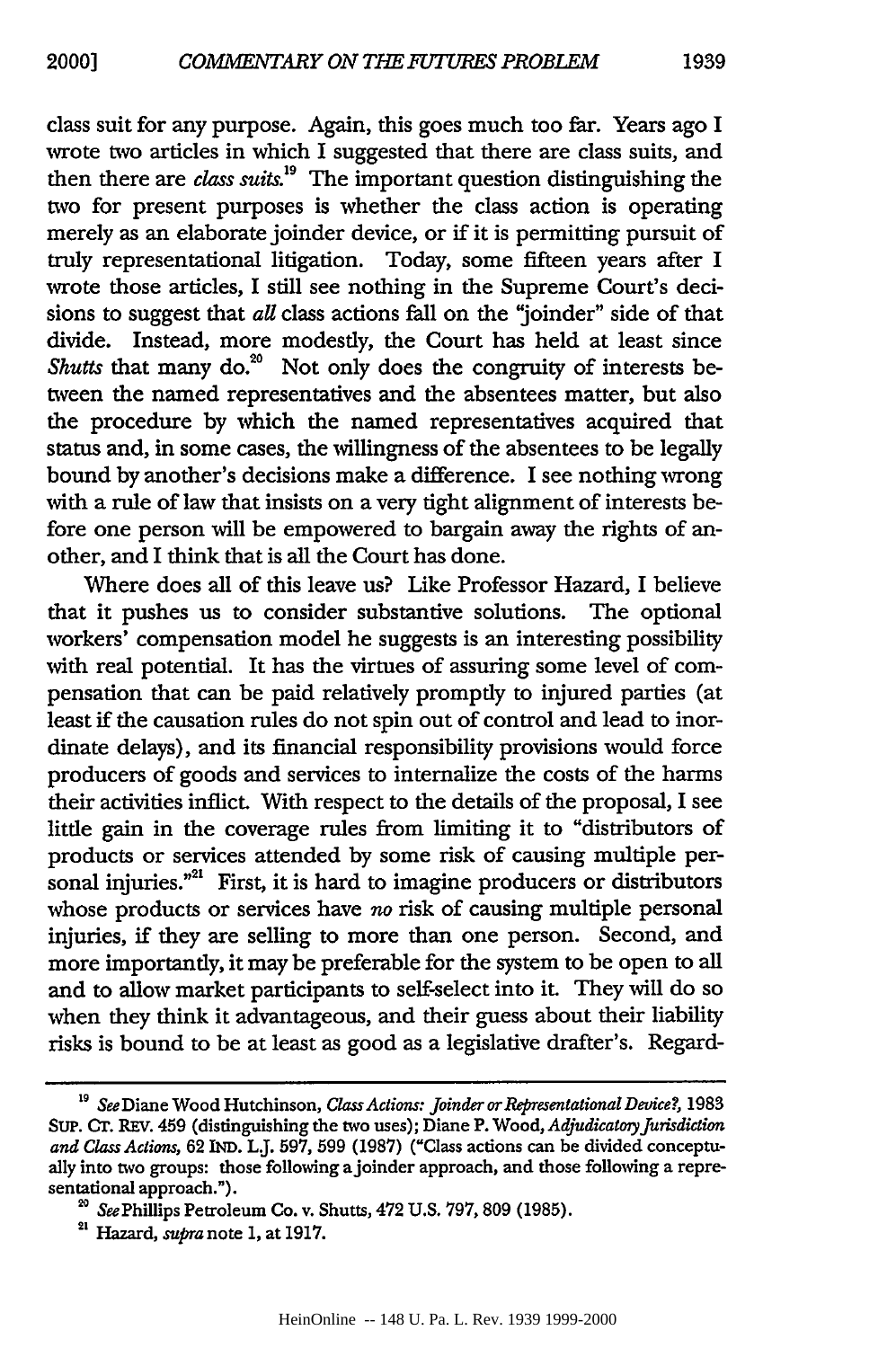ing the registration system, I agree that the elective procedure is prudent, but once again, this might not be problem-free. First, thanks to diversity jurisdiction, the federal courts continue to see countless workplace accident cases-the very kind of case that "ought" to be under workers' compensation and out of the litigation mill. But plaintiffs usually just find defendants other than the employer who might be liable, and the employer (at least in Illinois) finds its way back into court via the back door when the other defendants seek contribution from it up to the limits of the employer's workers' compensation limit. So a workers' compensation-like scheme might not squeeze as much litigation out of the courts as one might think or hope. Second, as I understand the proposal, it would create a huge, nationally managed insurance pool, under the supervision of something like the Department of Commerce. The recent debates over Social Security and Medicare, which have included the question whether those funds should be privatized, should give us pause before we create a new federally sponsored insurance system. No one wants to solve one big problem by creating another bigger one.

Because the insurance word has come up, however, let me end on a comparative note. Some time in the mid to late 1980s, a visiting professor from Germany gave a "work-in-progress" luncheon talk at the University of Chicago Law School. He commented in the course of that talk that many of the problems in tort law that bedevil the United States do not arise at all in Europe, and other problems are far less pressing, for the simple reason that the European countries have national health insurance systems, as well as other national "safety net" payments. The individual who needs sustained medical care because of asbestos-caused emphysema, or exposure to HIV-tainted blood, or anything else, will get it from the state; the need to find someone else to foot crushing hospital and doctor's bills is different by orders of magnitude. Without a doubt, there are problems in these countries too, ranging from the cost of their generous social programs-a matter over which they are all struggling right now-to the quality of care furnished, to the need to find a substitute incentive that forces companies to take optimal safety precautions with their products. But if we thought that our first priority in these cases is to make sure a system is in place that addresses the injuries suffered by the victims of mass torts, whatever those injuries were and whenever they manifest themselves, then I suggest it would be wise to keep one eye on the stillraging debate over our national health care policy. The argument for a general solution to the problem, that cuts across product lines, iden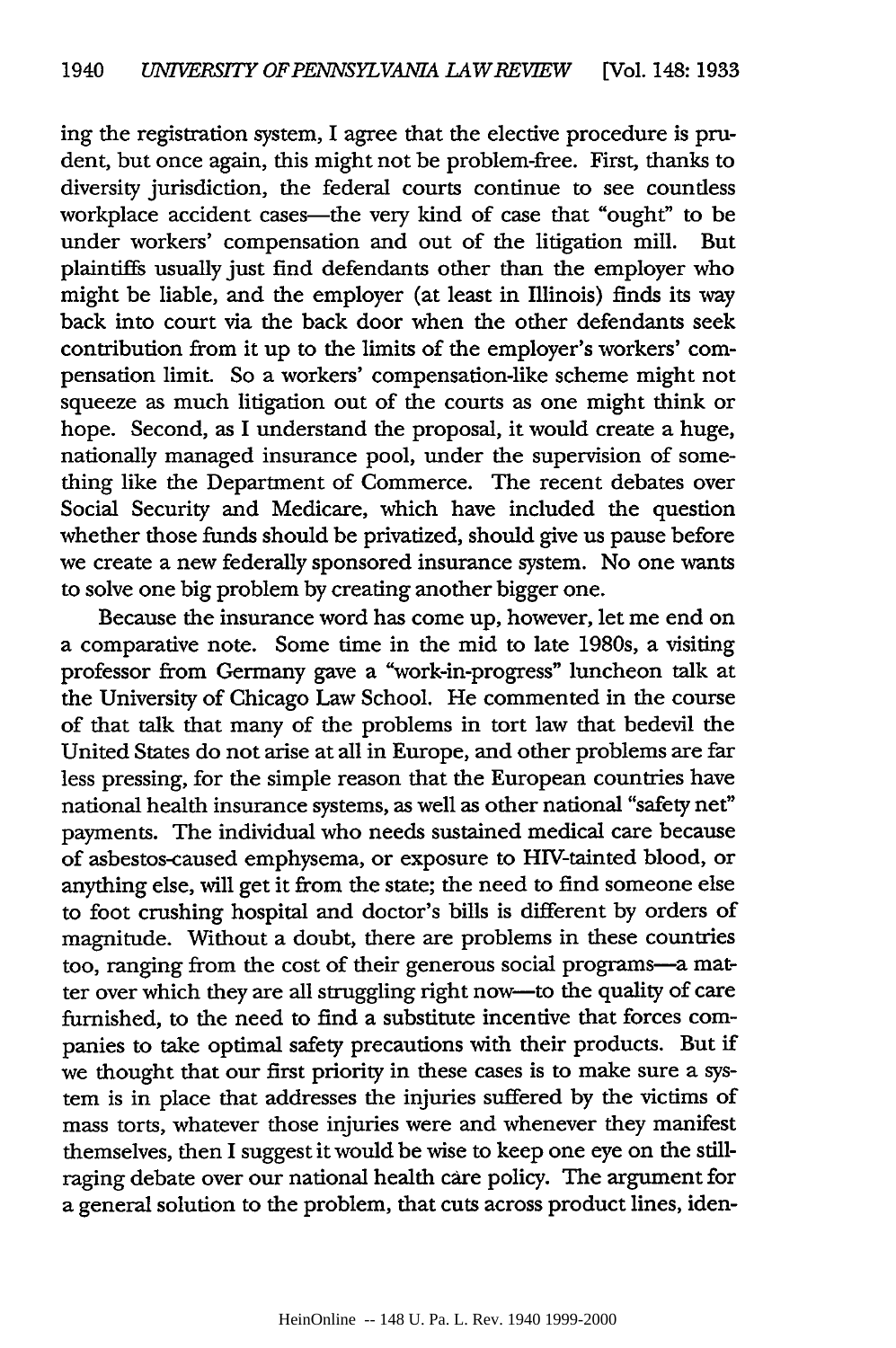stronger the more we realize we are looking at Professor Hazard's hypothetical claimant with a potential claim against one or more partially responsible defendants. There is a line between future plaintiffs who know who they are *today* and who can therefore knowingly settle a claim, agree to medical monitoring, or in some other intelligent way participate in a suit designed to resolve definitively claims relating to past behavior that will not recur, and other future plaintiffs who cannot intelligently participate in present litigation for various reasons. Once we cross that line, it may be that there is nothing more we can do than tend to the needy, and find other disincentives to deter mass torts.